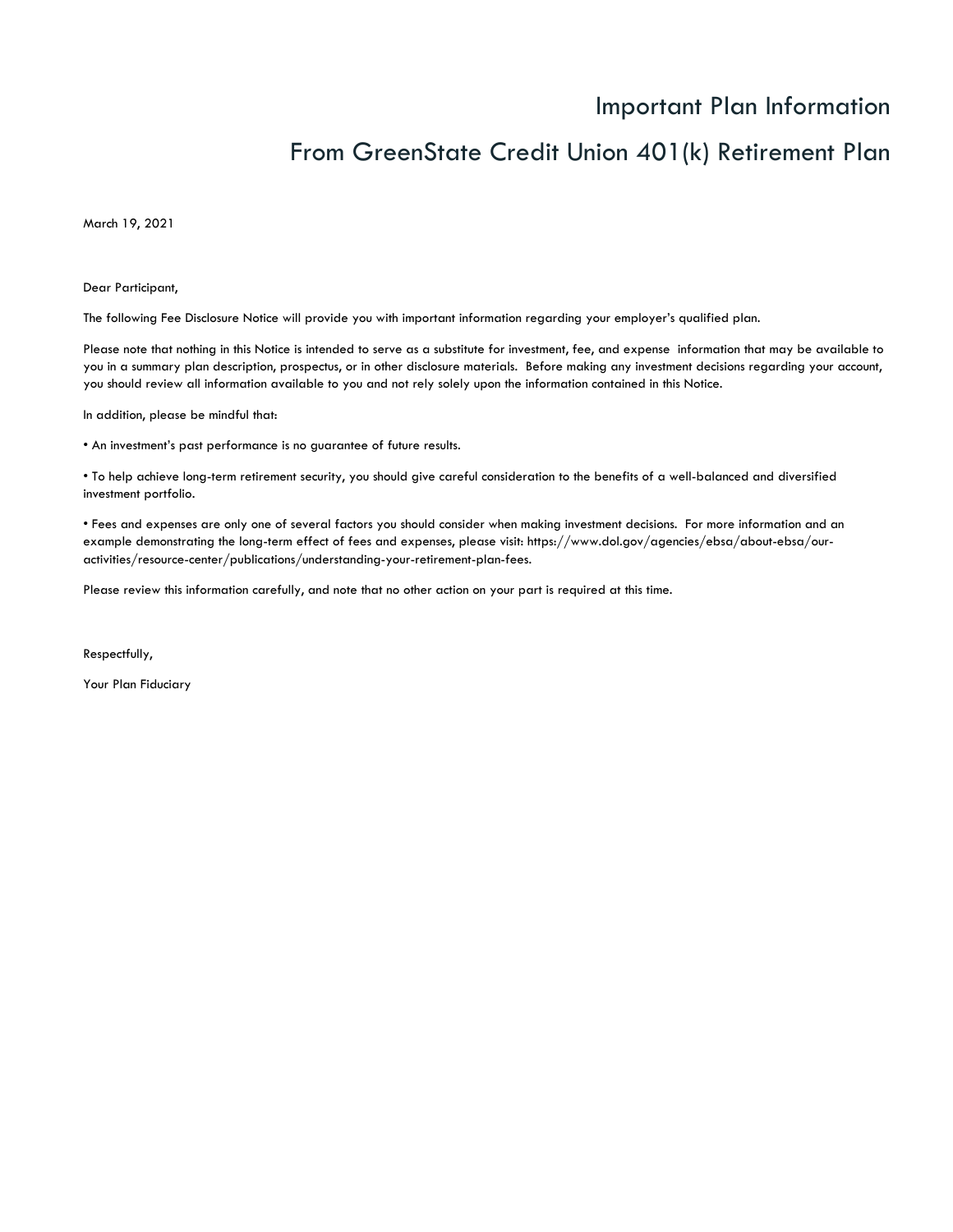# **GreenState Credit Union 401(k) Retirement Plan**

## *Participant Fee Disclosure Notice as of March 19, 2021*

This document, comprised of four sections, contains important information regarding your retirement plan. Section I includes general information about our plan. Section II outlines the administrative expenses of the plan. Section III lists the individual expenses for services you may elect. Section IV includes comparative information about the investment options available under our plan, including applicable fees for those options.

If you have any questions, or need additional information, please contact our Plan Administrator:

#### **Pam Beckner**

2355 Landon Road PO Box 800 North Liberty, IA 52317-0800 Phone: (319)341-2106 Email: pbeckner@greenstate.org

## **SECTION I: General Plan Information**

The following provides an explanation of how you may direct investments in the Plan and outlines the restrictions and policies that apply to the investment options available under your Plan:

#### **How to Provide Your Investment Instructions**

You can direct your Plan investments using any of the following:

- Participant services toll-free line at 1-800-548-2994
- Log on to our website at www.americantrustretirement.com

You may direct the investment of the funds held in your Plan Account to any of the investment options outlined in Section IV.

#### **Timelines Regarding Your Investment Instructions**

Investment Instructions:

- Can be given using the options outlined above
- Can be given at any time and
- Are generally processed on the same business day, provided they are received before 4 p.m. EST (or before the New York Stock Exchange closes). If received on or after 4 p.m. EST, they will generally be processed the next business day.

#### **Short-term Trading Policy**

Changes to your investments under your Account maybe subject to short-term trading guidelines. Please refer to Section IV or log in to www.americantrustretirement.com for the most recent listing.

#### **Redemption Fees**

An underlying mutual fund may apply a redemption fee or other fee for certain investment transfers.

- This fee is deducted from your Account.
- For a list of the funds that have redemption fees, refer to Section IV or log in to www.americantrustretirement.com for the most recent listing.

## **Voting and Other Rights**

If you invest in a mutual fund, it is your Plan Sponsor's right to vote for members of the fund company's board of directors and other matters of corporate policy, such as the issuance of senior securities, stock splits, and substantial changes in operations.

## **Designated Investment Alternatives**

Your Plan provides designated investment alternatives into which you can direct the investment of your Account balance.

- For a full listing of these Funds, including applicable important information, refer to Section IV.
- A listing of the Funds available for selection can also be accessed at www. americantrustretirement.com for the most recent listing.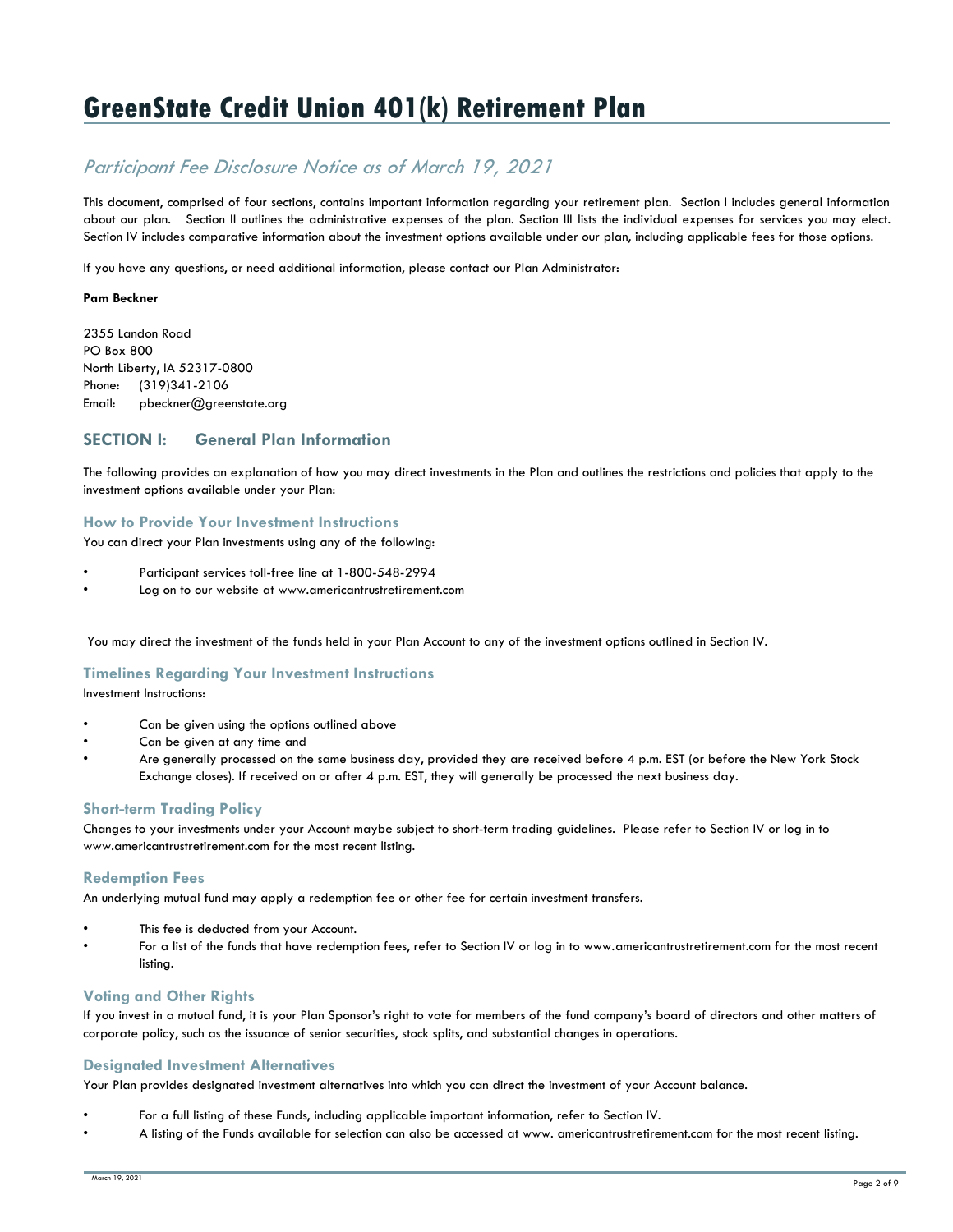**Designated Investment Manager**

- To determine any investment-level designated investment managers, as defined by ERISA, please refer to your plan's Fund Fact Sheets, which can also be accessed at www.americantrustretirement.com.
- To determine any plan-level designated investment managers, as defined by ERISA, please contact your Plan Sponsor

#### **SECTION II: Administrative Expenses**

These are charges for general administrative services to our Plan that may include, but are not limited to, legal, accounting, custodial, trustee, and recordkeeping expenses. The estimated fees shown are based on the current assets and number of participants in the plan as of February 28, 2021. The actual charges incurred may vary based on changes in the asset values, the number of participants, and the investment options selected by participants.

#### **Direct Expenses**

The following expenses are calculated by the service providers and then charged to each participant.

| Description of Service              | <b>Estimated Annual Rate</b> |
|-------------------------------------|------------------------------|
| <b>Plan Administration Services</b> |                              |
| American Trust Asset Schedule Fee   | 0.160% of account value      |
| American Trust Base Fee             | 0.000% of account value      |
| <b>Compliance Fee</b>               | 0.000% of account value      |
| <b>Recordkeeping Services</b>       |                              |
| Recordkeeping Fee                   | 0.010% of account value      |

In addition to the direct expenses listed above, our plan may incur other expenses. These additional expenses may be paid directly by the Company as the Plan Sponsor, and if so, your account will not be charged. However, if any of these additional expenses are approved by the Plan Fiduciary to be paid by the Plan, your account will be charged with your portion of those fees, generally allocated among all participants based upon their account value. Any such charges will be reported in your account statement.

#### **Investment Provider Rebates**

Our plan receives certain rebates from some investment fund providers. Rebates can include 12b-1 fees and shareholder servicing fees. Any rebates that the plan receives are used to pay the administrative expenses listed above or reduce investment related expenses and will lower the actual fees paid from your account. The actual amount received from the investment fund providers will vary based on the number of participants, the funds in which you are invested, and/or the total value our plan has invested in the fund. The estimated annual rebate based on the current assets and number of participants in the plan as of February 28, 2021 is 0.00% of account value.

#### **Estimated Out Of Pocket Expenses**

Based on the information above, your estimated annual administrative expenses are shown in the table below.

|                        | If the value of your account is  |          |          |  |  |  |
|------------------------|----------------------------------|----------|----------|--|--|--|
|                        | \$1,000<br>\$100,000<br>\$10,000 |          |          |  |  |  |
| Direct Expenses        | \$1.70                           | \$17.00  | \$170.00 |  |  |  |
| <b>Rebates</b>         | (\$0.03)                         | (\$0.25) | (\$2.50) |  |  |  |
| Out of Pocket Expenses | \$1.67                           | \$16.75  | \$167.50 |  |  |  |

#### **SECTION III: Individual Expenses**

These are expenses you may incur if you take advantage of certain Plan services and features.

| Description of Service                            | Fee        |
|---------------------------------------------------|------------|
| Check Issuance                                    | \$5/event  |
| Per Check                                         |            |
| Checks mailed to participants that are over \$25K | \$50/event |
| Required overnight delivery                       |            |
| <b>Distribution Processing</b>                    | \$75/event |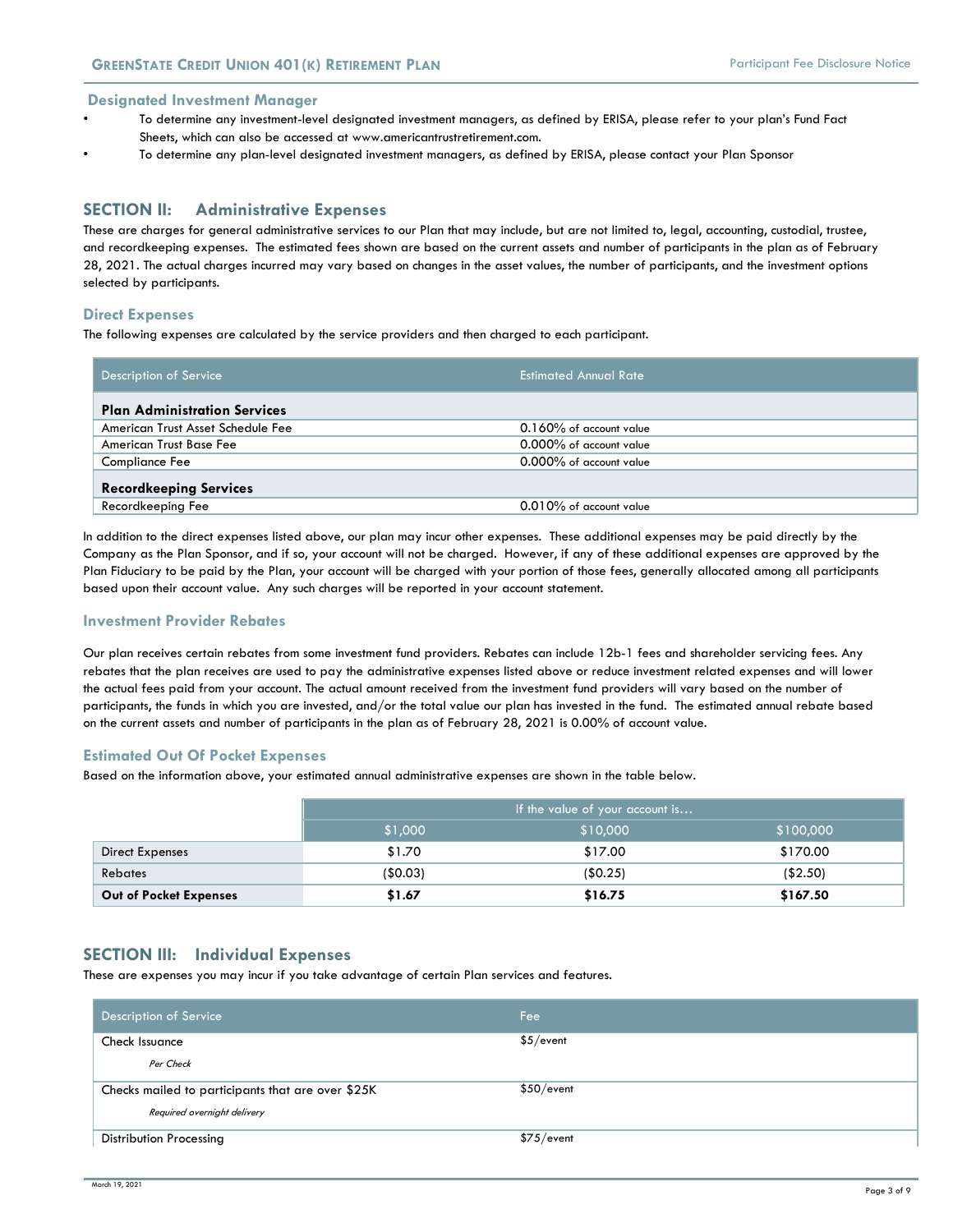| Description of Service                           | Fee                 |
|--------------------------------------------------|---------------------|
| <b>Domestic Relations Order Review</b>           | \$200/event         |
| Hardship Distribution Processing                 | \$75/event          |
| In-Service Withdrawal Processing                 | \$75/event          |
| Installment Distribution                         | \$75/event          |
| Loan Application                                 | \$80/event          |
| Loan Maintenance                                 | \$80                |
| Annual Fee billed quarterly for each active loan |                     |
| Managed Account Program                          | $0.150\%$ of assets |
| Missing Participant Search                       | \$25/event          |
| <b>Overnight Delivery</b>                        | \$50/event          |
| Required Minimum Distribution Processing(RMD)    | \$75/event          |
| Unmanaged Funds Fee                              | $0.150\%$ of assets |
| Wire Transfer                                    | \$30/event          |
| <b>Termination Fee</b>                           | \$75/event          |

## **SECTION IV: Investment Options**

This section includes important information to help you compare the investment options under your retirement plan. If you want additional information about your investment options, you can go to the specific internet website address shown with each investment option, or you can access individual investment fact sheets containing more detailed disclosures through our plan website, www.americantrustretirement.com. You may also obtain, free of charge, paper copies of the fund information available on the website by contacting the Plan Administrator.

#### **Pam Beckner**

2355 Landon Road PO Box 800 North Liberty, IA 52317-0800 Phone: (319)341-2106 Email: pbeckner@greenstate.org

#### **Variable Return Investments**

Your retirement plan provides several professionally managed investment options. Each of these options will provide a variable return on your investment and expose you to varying levels of risk. Generally, those investment options with a greater opportunity for higher returns expose you to greater risks of losing value in your original investment, especially over shorter time periods.

#### **Performance Information**

This table shows how these variable return investment options have performed over time and allows you to compare them with an appropriate benchmark for the same time periods. Past performance does not guarantee how the investment option will perform in the future. Your investment in these options could lose money. Information about an option's principal risks is available on the Website[s].

|                                                                                            | As Of   | Year to<br>Date | Last $12$<br><b>Months</b> | Last 5<br>Years | Last 10<br>Years | <b>Since</b><br>Inception |
|--------------------------------------------------------------------------------------------|---------|-----------------|----------------------------|-----------------|------------------|---------------------------|
|                                                                                            |         |                 |                            |                 |                  |                           |
| Conservative                                                                               |         |                 |                            |                 |                  |                           |
| <b>ATDynamic Conservative</b><br>Category: Allocation--15% to 30% Equity                   | 2/28/21 | $-1.06%$        | 7.77%                      | 4.35%           |                  | 4.39%<br>4/1/2019         |
| Benchmark: Morningstar Con Tat Risk TR USD<br>Website: americantrustretirement.com         |         | $-1.60%$        | 7.52%                      | 5.75%           | 4.48%            |                           |
| American Trust Stable Value<br>Category: Prime Money Market                                | 2/28/21 | 0.26%           | 1.90%                      | 2.06%           | 1.82%            | $3.99\%$<br>9/25/2020     |
| Benchmark: ICE BofA USD 3M Dep OR CM TR USD<br>Website: americantrustretirement.com        |         | 0.05%           | 0.72%                      | 1.49%           | $0.90\%$         |                           |
|                                                                                            |         |                 |                            |                 |                  |                           |
| <b>Moderately Conservative</b>                                                             |         |                 |                            |                 |                  |                           |
| Loomis Sayles Core Plus Bond Fund Class N (NERNX)<br>Category: Intermediate Core-Plus Bond | 2/28/21 | $-2.00%$        | 4.61%                      | 5.72%           | 4.82%            | $3.87\%$<br>2/1/2013      |
| Benchmark: BBgBarc US Universal TR USD<br>Website: NGAM.natixis.com                        |         | $-1.91%$        | 2.13%                      | 4.09%           | $3.90\%$         |                           |
| Vanguard Short-Term Investment-Grade Fund Admiral Shares (VFSUX)                           | 2/28/21 | $-0.15%$        | 3.38%                      | 3.20%           | 2.67%            | 3.64%                     |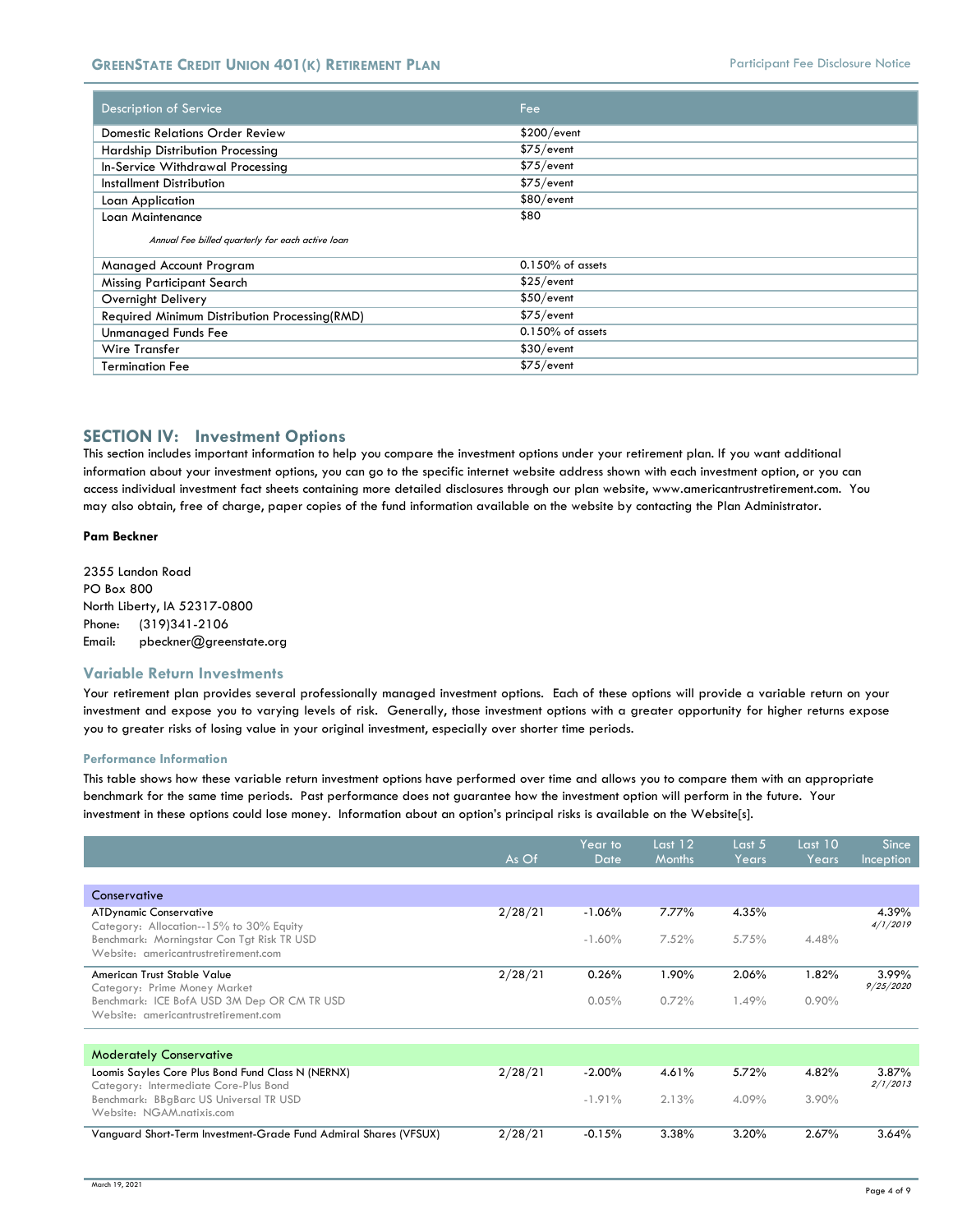## **GREENSTATE CREDIT UNION 401(K) RETIREMENT PLAN<br>
<b>CALCE 10** Participant Fee Disclosure Notice

|                                                                                                                                   | As Of   | Year to<br>Date | Last $12$<br><b>Months</b> | Last 5<br>Years | Last $10$<br>Years | <b>Since</b><br>Inception |
|-----------------------------------------------------------------------------------------------------------------------------------|---------|-----------------|----------------------------|-----------------|--------------------|---------------------------|
| Category: Short-Term Bond<br>Benchmark: BBgBarc US Govt/Credit 1-3 Yr TR USD<br>Website: www.vanguard.com                         |         | $0.00\%$        | 1.94%                      | 2.09%           | 1.58%              | 2/12/2001                 |
| Moderate                                                                                                                          |         |                 |                            |                 |                    |                           |
| <b>ATDynamic Moderately Conservative</b>                                                                                          | 2/28/21 | $-0.22%$        | 13.22%                     | 6.45%           |                    | 6.39%                     |
| Category: Allocation--30% to 50% Equity<br>Benchmark: Morningstar Mod Con Tgt Risk TR USD<br>Website: americantrustretirement.com |         | $-0.49%$        | 13.58%                     | 8.30%           | 6.16%              | 4/1/2019                  |
| American Funds American Balanced Fund Class R-6 (RLBGX)                                                                           | 2/28/21 | 0.89%           | 16.80%                     | 11.10%          | 9.89%              | 11.68%                    |
| Category: Allocation--50% to 70% Equity<br>Benchmark: Morningstar Mod Tgt Risk TR USD<br>Website: www.americanfunds.com           |         | 0.59%           | 19.07%                     | 10.48%          | 7.48%              | 5/1/2009                  |
| <b>ATDynamic Moderate</b>                                                                                                         | 2/28/21 | 0.85%           | 18.81%                     | 8.62%           |                    | 8.48%<br>4/1/2019         |
| Category: Allocation--50% to 70% Equity<br>Benchmark: Morningstar Mod Tgt Risk TR USD<br>Website: americantrustretirement.com     |         | 0.59%           | 19.07%                     | 10.48%          | 7.48%              |                           |
| BlackRock High Yield Bond Portfolio Class K (BRHYX)<br>Category: High Yield Bond                                                  | 2/28/21 | 0.66%           | 8.47%                      | 8.35%           | 6.49%              | 7.37%<br>11/19/1998       |
| Benchmark: ICE BofA US High Yield TR USD<br>Website: www.blackrock.com                                                            |         | 0.73%           | 8.62%                      | 8.84%           | 6.34%              |                           |
| <b>Moderately Aggressive</b>                                                                                                      |         |                 |                            |                 |                    |                           |
| <b>ATDynamic Moderately Aggressive</b><br>Category: Allocation--70% to 85% Equity                                                 | 2/28/21 | 1.87%           | 22.88%                     | 10.37%          |                    | 10.14%<br>4/1/2019        |
| Benchmark: Morningstar Mod Agg Tgt Risk TR USD<br>Website: americantrustretirement.com                                            |         | 1.78%           | 24.57%                     | 12.68%          | 8.68%              |                           |
| Vanguard 500 Index Fund Admiral Shares (VFIAX)<br>Category: Large Blend                                                           | 2/28/21 | 1.72%           | 31.27%                     | 16.79%          | 13.39%             | 7.31%<br>11/13/2000       |
| Benchmark: Russell 1000 TR USD<br>Website: www.vanguard.com                                                                       |         | 2.05%           | 34.28%                     | 17.37%          | 13.58%             |                           |
| American Beacon Large Cap Value Fund Class R6 (AALRX)<br>Category: Large Value                                                    | 2/28/21 | 7.00%           | 27.37%                     | 13.11%          | 10.23%             | 9.21%<br>2/28/2017        |
| Benchmark: Russell 1000 Value TR USD<br>Website: www.americanbeaconfunds.com                                                      |         | 5.07%           | 22.22%                     | 12.02%          | 10.40%             |                           |
| TIAA-CREF Large-Cap Value Index Fund Institutional Class (TILVX)<br>Category: Large Value                                         | 2/28/21 | 5.05%           | 22.25%                     | 11.97%          | 10.34%             | 9.28%<br>10/1/2002        |
| Benchmark: Russell 1000 Value TR USD<br>Website: www.tiaa.org                                                                     |         | 5.07%           | 22.22%                     | 12.02%          | 10.40%             |                           |
|                                                                                                                                   |         |                 |                            |                 |                    |                           |
| Aggressive<br><b>AT Tactical Allocation</b>                                                                                       | 2/28/21 | 2.57%           | 32.67%                     | 8.88%           |                    | 8.77%                     |
| Category: Allocation--85%+ Equity<br>Benchmark: Morningstar Agg Tgt Risk TR USD                                                   |         | 2.66%           | 28.12%                     | 14.13%          | 9.51%              | 4/1/2019                  |
| Website: americantrustretirement.com                                                                                              |         |                 |                            |                 |                    |                           |
| <b>ATDynamic Aggressive</b><br>Category: Allocation--85%+ Equity                                                                  | 2/28/21 | 3.14%           | 27.41%                     | 11.87%          |                    | 11.58%<br>4/1/2019        |
| Benchmark: Morningstar Agg Tgt Risk TR USD<br>Website: americantrustretirement.com                                                |         | 2.66%           | 28.12%                     | 14.13%          | 9.51%              |                           |
| Fidelity Emerging Markets Idx (FPADX)<br>Category: Diversified Emerging Mkts                                                      | 2/28/21 | 3.92%           | 34.99%                     | 15.08%          |                    | 5.12%<br>9/8/2011         |
| Benchmark: MSCI EM NR USD<br>Website: www.institutional.fidelity.com                                                              |         | 3.85%           | 36.05%                     | 15.24%          | 4.41%              |                           |
| MFS Institutional International Equity Fund (MIEIX)<br>Category: Foreign Large Blend                                              | 2/28/21 | $-1.53%$        | 19.48%                     | 11.92%          | 6.93%              | 8.04%<br>1/31/1996        |
| Benchmark: MSCI ACWI Ex USA NR USD<br>Website: www.mfs.com                                                                        |         | 2.20%           | 26.18%                     | 11.21%          | 4.77%              |                           |
| TIAA-CREF International Equity Index Fund Institutional Class (TCIEX)<br>Category: Foreign Large Blend                            | 2/28/21 | 1.04%           | 21.34%                     | 9.93%           | 5.17%              | 7.76%<br>10/1/2002        |
| Benchmark: MSCI ACWI Ex USA NR USD<br>Website: www.tiaa.org                                                                       |         | 2.20%           | 26.18%                     | 11.21%          | 4.77%              |                           |
| T. Rowe Price Large-Cap Growth Fund I Class (TRLGX)                                                                               | 2/28/21 | 3.46%           | 50.44%                     | 25.25%          | 17.85%             | 12.35%<br>10/31/2001      |
| Category: Large Growth<br>Benchmark: Russell 1000 Growth TR USD<br>Website: www.troweprice.com                                    |         | $-0.76%$        | 44.26%                     | 22.22%          | 16.45%             |                           |
|                                                                                                                                   |         |                 |                            |                 |                    |                           |

March 19, 2021

Page 5 of 9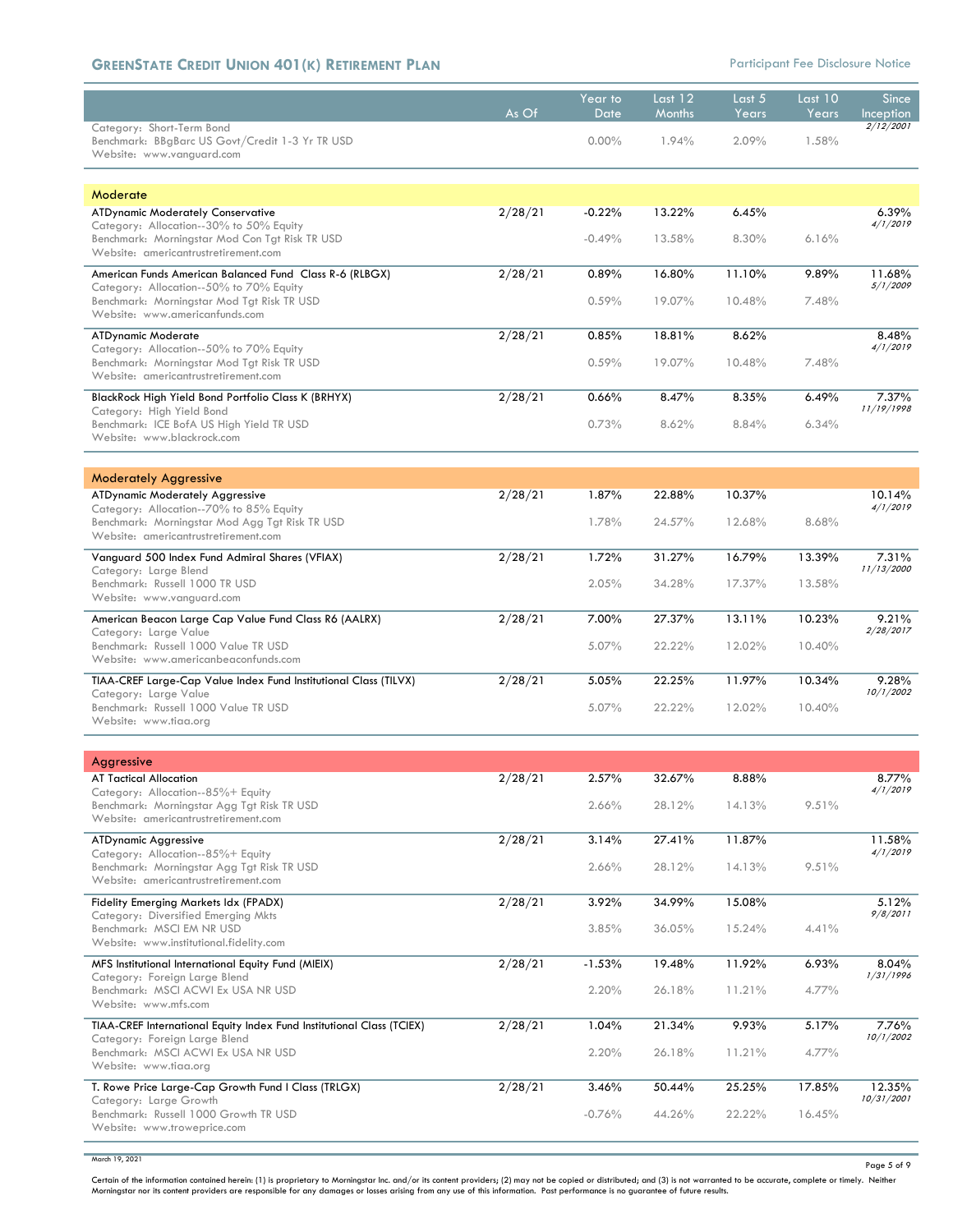## **GREENSTATE CREDIT UNION 401(K) RETIREMENT PLAN<br>
<b>CALCE 10** Participant Fee Disclosure Notice

|                                                                                                                                                                      |                  | Year to          | Last 12                 | Last 5          | Last 10         | <b>Since</b>        |
|----------------------------------------------------------------------------------------------------------------------------------------------------------------------|------------------|------------------|-------------------------|-----------------|-----------------|---------------------|
| TIAA-CREF Large-Cap Growth Index Fund Institutional Class (TILIX)                                                                                                    | As Of<br>2/28/21 | Date<br>$-0.77%$ | <b>Months</b><br>44.19% | Years<br>22.14% | Years<br>16.37% | Inception<br>12.40% |
| Category: Large Growth<br>Benchmark: Russell 1000 Growth TR USD                                                                                                      |                  | $-0.76%$         | 44.26%                  | 22.22%          | 16.45%          | 10/1/2002           |
| Website: www.tiaa.ora                                                                                                                                                | 2/28/21          | 8.39%            | 39.52%                  | 14.93%          | 11.45%          | 13.62%              |
| Columbia Mid Cap Index Fund Institutional 2 Class (CPXRX)<br>Category: Mid-Cap Blend<br>Benchmark: Russell Mid Cap TR USD<br>Website: www.columbiathreadneedleus.com |                  | 5.29%            | 36.11%                  | 15.87%          | 12.34%          | 11/8/2012           |
| Hartford Small Cap Growth Fund Class R6 (HSLVX)                                                                                                                      | 2/28/21          | 4.14%            | 51.02%                  | 20.01%          | 14.21%          | 14.06%              |
| Category: Small Growth<br>Benchmark: Russell 2000 Growth TR USD<br>Website: www.hartfordfunds.com                                                                    |                  | 8.28%            | 58.88%                  | 21.15%          | 13.80%          | 11/7/2014           |
| Vanguard Small-Cap Growth Index Fund Admiral Shares (VSGAX)                                                                                                          | 2/28/21          | 5.50%            | 53.80%                  | 21.52%          | 13.84%          | 16.73%              |
| Category: Small Growth<br>Benchmark: Russell 2000 Growth TR USD<br>Website: www.vanguard.com                                                                         |                  | 8.28%            | 58.88%                  | 21.15%          | 13.80%          | 9/27/2011           |
| PGIM QMA Small-Cap Value Fund- Class R6 (TSVQX)                                                                                                                      | 2/28/21          | 17.79%           | 40.61%                  | 10.93%          | 8.49%           | 7.19%               |
| Category: Small Value<br>Benchmark: Russell 2000 Value TR USD<br>Website: www.pgiminvestments.com                                                                    |                  | 15.15%           | 41.06%                  | 14.22%          | 9.65%           | 9/25/2014           |
| Vanguard Small Cap Value Index Fund Admiral Shares (VSIAX)                                                                                                           | 2/28/21          | 11.05%           | 35.49%                  | 13.21%          | 10.65%          | 13.60%              |
| Category: Small Value<br>Benchmark: Russell 2000 Value TR USD<br>Website: www.vanguard.com                                                                           |                  | 15.15%           | 41.06%                  | 14.22%          | 9.65%           | 9/27/2011           |
| <b>Target Date Fund</b>                                                                                                                                              |                  |                  |                         |                 |                 |                     |
| Vanguard Target Retirement 2020 Fund Investor Shares (VTWNX)                                                                                                         | 2/28/21          | 0.32%            | 15.89%                  | 9.73%           | 7.59%           | 6.79%<br>6/7/2006   |
| Category: Target-Date 2020<br>Benchmark: Morningstar Lifetime Mod 2020 TR USD<br>Website: www.vanguard.com                                                           |                  | $-0.90%$         | 14.95%                  | 9.44%           | 7.14%           |                     |
| Vanguard Target Retirement 2025 Fund Investor Shares (VTTVX)<br>Category: Target-Date 2025                                                                           | 2/28/21          | 0.60%            | 18.71%                  | 10.81%          | 8.20%           | 7.30%<br>10/27/2003 |
| Benchmark: Morningstar Lifetime Mod 2025 TR USD<br>Website: www.vanguard.com                                                                                         |                  | $-0.62%$         | 16.70%                  | 10.37%          | 7.72%           |                     |
| Vanguard Target Retirement 2030 Fund Investor Shares (VTHRX)                                                                                                         | 2/28/21          | 0.96%            | 21.15%                  | 11.68%          | 8.69%           | 7.37%<br>6/7/2006   |
| Category: Target-Date 2030<br>Benchmark: Morningstar Lifetime Mod 2030 TR USD<br>Website: www.vanguard.com                                                           |                  | 0.01%            | 19.25%                  | 11.45%          | 8.31%           |                     |
| Vanguard Target Retirement 2035 Fund Investor Shares (VTTHX)<br>Category: Target-Date 2035                                                                           | $\sqrt{2/28/21}$ | 1.35%            | 23.52%                  | 12.53%          | 9.16%           | 8.04%<br>10/27/2003 |
| Benchmark: Morningstar Lifetime Mod 2035 TR USD<br>Website: www.vanguard.com                                                                                         |                  | 0.93%            | 22.24%                  | 12.42%          | 8.78%           |                     |
| Vanguard Target Retirement 2040 Fund Investor Shares (VFORX)                                                                                                         | 2/28/21          | 1.69%            | 25.92%                  | 13.37%          | 9.58%           | 7.93%<br>6/7/2006   |
| Category: Target-Date 2040<br>Benchmark: Morningstar Lifetime Mod 2040 TR USD<br>Website: www.vanguard.com                                                           |                  | $1.77\%$         | 24.85%                  | 13.08%          | 9.03%           |                     |
| Vanguard Target Retirement 2045 Fund Investor Shares (VTIVX)<br>Category: Target-Date 2045                                                                           | 2/28/21          | 2.06%            | 28.47%                  | 13.85%          | 9.81%           | 8.60%<br>10/27/2003 |
| Benchmark: Morningstar Lifetime Mod 2045 TR USD<br>Website: www.vanguard.com                                                                                         |                  | 2.30%            | 26.44%                  | 13.38%          | 9.08%           |                     |
| Vanguard Target Retirement 2050 Fund Investor Shares (VFIFX)<br>Category: Target-Date 2050                                                                           | 2/28/21          | 2.09%            | 28.62%                  | 13.88%          | 9.82%           | 8.12%<br>6/7/2006   |
| Benchmark: Morningstar Lifetime Mod 2050 TR USD<br>Website: www.vanguard.com                                                                                         |                  | 2.52%            | 27.06%                  | 13.46%          | 9.03%           |                     |
| Vanguard Target Retirement 2055 Fund Investor Shares (VFFVX)                                                                                                         | 2/28/21          | 2.11%            | 28.56%                  | 13.87%          | 9.83%           | 11.25%<br>8/18/2010 |
| Category: Target-Date 2055<br>Benchmark: Morningstar Lifetime Mod 2055 TR USD<br>Website: www.vanguard.com                                                           |                  | 2.58%            | 27.23%                  | 13.47%          | 8.94%           |                     |
| Vanguard Target Retirement 2060 Fund Investor Shares (VTTSX)                                                                                                         | 2/28/21          | 2.09%            | 28.52%                  | 13.87%          |                 | 11.14%<br>1/19/2012 |
| Category: Target-Date 2060+<br>Benchmark: Morningstar Lifetime Mod 2060 TR USD<br>Website: www.vanguard.com                                                          |                  | 2.60%            | 27.29%                  | 13.45%          | 8.80%           |                     |
| Vanguard Target Retirement 2065 Fund Investor Shares (VLXVX)                                                                                                         | 2/28/21          | 2.07%            | 28.35%                  |                 |                 | 11.63%<br>7/12/2017 |
| Category: Target-Date 2060+<br>Benchmark: Morningstar Lifetime Mod 2060 TR USD<br>Website: www.vanguard.com                                                          |                  | 2.60%            | 27.29%                  | 13.45%          | 8.80%           |                     |

March 19, 2021

Page 6 of 9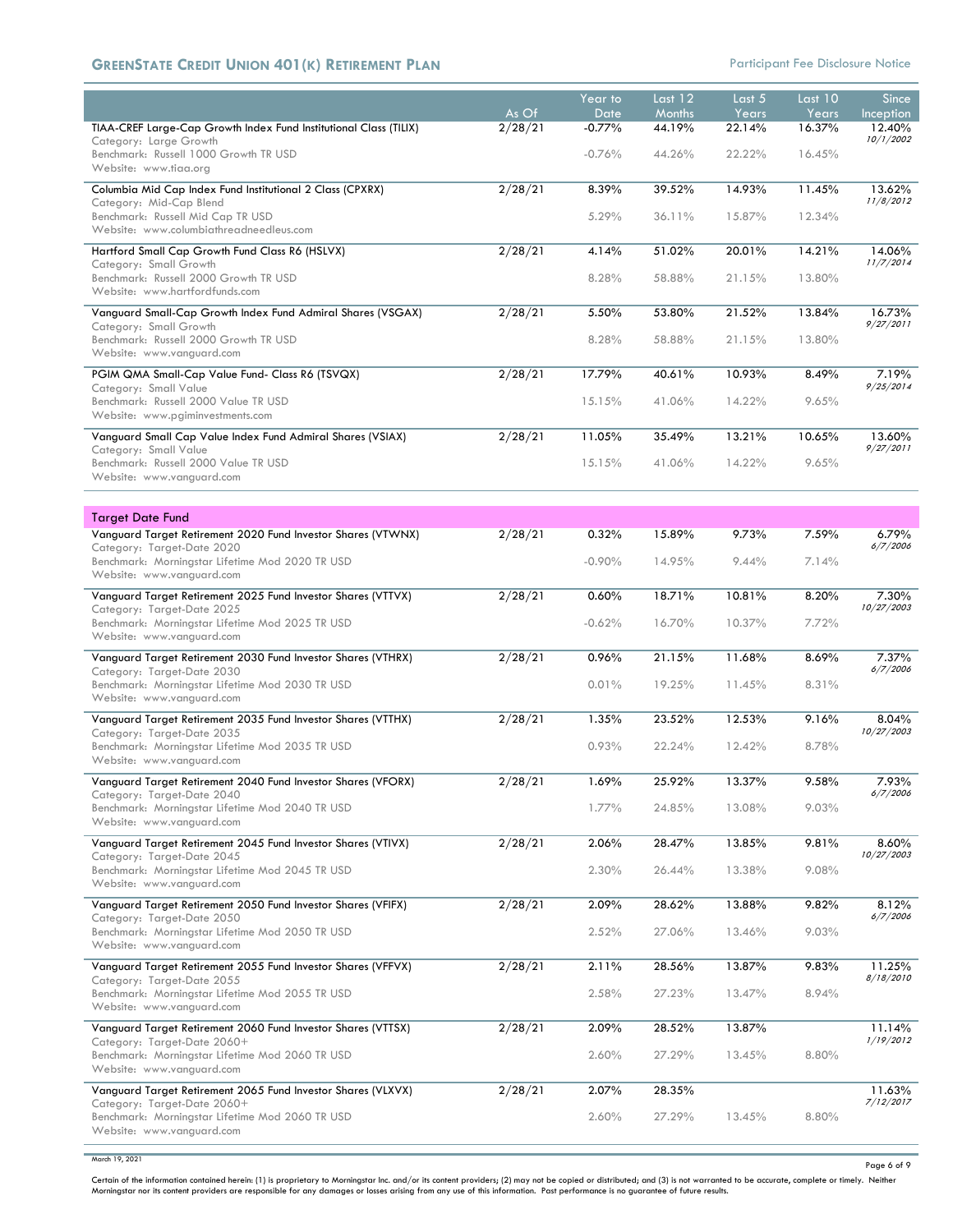| <b>GREENSTATE CREDIT UNION 401(K) RETIREMENT PLAN</b> |                 |                 |                             |                    | <b>Participant Fee Disclosure Notice</b>  |                    |
|-------------------------------------------------------|-----------------|-----------------|-----------------------------|--------------------|-------------------------------------------|--------------------|
|                                                       | $As$ $\Omega f$ | Year to<br>Date | Last $127$<br><b>Months</b> | Last $51$<br>Years | $\overline{\phantom{0}}$ Last 10<br>Years | Since<br>Inception |
|                                                       |                 |                 |                             |                    |                                           |                    |

#### **Fee and Expense Information**

This table shows fee and expense information for the variable return investments listed above. The Total Annual Operating Expenses columns are expenses that reduce the rate of return of the investment option. The Shareholder Fees and Restrictions column includes fees that you may incur in addition to the Total Annual Operating Expenses as well as any restrictions you may have when investing in that option.

|                                                                                                                                                      |            | <b>Total Annual Operating</b> |                                                                                                                                                                                                                                                                                                                                                                                                                                                                                                                             |
|------------------------------------------------------------------------------------------------------------------------------------------------------|------------|-------------------------------|-----------------------------------------------------------------------------------------------------------------------------------------------------------------------------------------------------------------------------------------------------------------------------------------------------------------------------------------------------------------------------------------------------------------------------------------------------------------------------------------------------------------------------|
|                                                                                                                                                      | As a $\%$  | <b>Expenses</b><br>Per \$1000 | <b>Shareholder Fees and Restrictions</b>                                                                                                                                                                                                                                                                                                                                                                                                                                                                                    |
|                                                                                                                                                      |            |                               |                                                                                                                                                                                                                                                                                                                                                                                                                                                                                                                             |
| Conservative                                                                                                                                         |            |                               |                                                                                                                                                                                                                                                                                                                                                                                                                                                                                                                             |
| <b>ATDynamic Conservative</b><br>Category: Allocation--15% to 30% Equity                                                                             | 0.49%      | \$4.93                        | None Noted                                                                                                                                                                                                                                                                                                                                                                                                                                                                                                                  |
| American Trust Stable Value<br>Category: Prime Money Market                                                                                          | 0.40%      | \$4.00                        | None Noted                                                                                                                                                                                                                                                                                                                                                                                                                                                                                                                  |
|                                                                                                                                                      |            |                               |                                                                                                                                                                                                                                                                                                                                                                                                                                                                                                                             |
| <b>Moderately Conservative</b>                                                                                                                       |            |                               |                                                                                                                                                                                                                                                                                                                                                                                                                                                                                                                             |
| Loomis Sayles Core Plus Bond Fund Class N (NERNX)<br>Category: Intermediate Core-Plus Bond                                                           | 0.38%      | \$3.80                        | First violation: The Fund or the Distributor will issue the<br>shareholder and his or her financial intermediary, if any, a<br>written warning. Second violation: The Fund or the Distributor<br>will restrict the account from making subsequent purchases<br>(including purchases by exchange) for 90 days. Third violation:<br>The Fund or the Distributor will permanently restrict the account<br>and any other accounts under the shareholder's control in any<br>Fund from making subsequent purchases or exchanges. |
| Vanguard Short-Term Investment-Grade Fund Admiral Shares<br>(VFSUX)<br>Category: Short-Term Bond                                                     | 0.10%      | \$1.00                        | Each Vanguard fund (other than money market funds and short-<br>term bond funds, but including Vanguard Short-Term Inflation-<br>Protected Securities Index Fund) limits an investor's purchases or<br>exchanges into a fund account for 60 calendar days after the<br>investor has redeemed or exchanged out of that fund account.<br>ETF Shares are not subject to these frequent-trading limits.                                                                                                                         |
|                                                                                                                                                      |            |                               |                                                                                                                                                                                                                                                                                                                                                                                                                                                                                                                             |
| Moderate                                                                                                                                             |            |                               |                                                                                                                                                                                                                                                                                                                                                                                                                                                                                                                             |
| ATDynamic Moderately Conservative<br>Category: Allocation--30% to 50% Equity<br>*Net expense is 0.49% and \$4.88 per \$1000 due to fee waiver        | $0.50\%$ * | \$5.01                        | None Noted                                                                                                                                                                                                                                                                                                                                                                                                                                                                                                                  |
| American Funds American Balanced Fund Class R-6 (RLBGX)<br>Category: Allocation--50% to 70% Equity                                                   | 0.26%      | \$2.60                        | Any shareholder redeeming shares (including part of an<br>exchange transaction) having a value of \$5,000 or more from<br>a fund will be precluded from investing in the fund (including<br>part of an exchange transaction) for 30 calendar days after<br>the redemption. This prohibition will not apply to redemptions<br>by shareholders whose shares are held on the books of third-<br>party intermediaries that have not adopted procedures to<br>implement this policy.                                             |
| <b>ATDynamic Moderate</b><br>Category: Allocation--50% to 70% Equity                                                                                 | $0.50\% *$ | \$5.02                        | None Noted                                                                                                                                                                                                                                                                                                                                                                                                                                                                                                                  |
| *Net expense is 0.49% and \$4.86 per \$1000 due to fee waiver                                                                                        |            |                               |                                                                                                                                                                                                                                                                                                                                                                                                                                                                                                                             |
| BlackRock High Yield Bond Portfolio Class K (BRHYX)<br>Category: High Yield Bond<br>*Net expense is $0.51\%$ and \$5.10 per \$1000 due to fee waiver | $0.52\% *$ | \$5.20                        | None Noted                                                                                                                                                                                                                                                                                                                                                                                                                                                                                                                  |
|                                                                                                                                                      |            |                               |                                                                                                                                                                                                                                                                                                                                                                                                                                                                                                                             |
| <b>Moderately Aggressive</b>                                                                                                                         |            |                               |                                                                                                                                                                                                                                                                                                                                                                                                                                                                                                                             |
| <b>ATDynamic Moderately Aggressive</b><br>Category: Allocation--70% to 85% Equity<br>*Net expense is 0.48% and \$4.85 per \$1000 due to fee waiver   | $0.50\% *$ | \$5.03                        | None Noted                                                                                                                                                                                                                                                                                                                                                                                                                                                                                                                  |
| Vanguard 500 Index Fund Admiral Shares (VFIAX)<br>Category: Large Blend                                                                              | 0.04%      | \$0.40                        | Each Vanguard fund (other than money market funds and short-<br>term bond funds, but including Vanguard Short-Term Inflation-<br>Protected Securities Index Fund) limits an investor's purchases or<br>exchanges into a fund account for 60 calendar days after the<br>investor has redeemed or exchanged out of that fund account.<br>ETF Shares are not subject to these frequent-trading limits.                                                                                                                         |
| American Beacon Large Cap Value Fund Class R6 (AALRX)<br>Category: Large Value<br>*Net expense is 0.59% and \$5.90 per \$1000 due to fee waiver      | $0.60\% *$ | \$6.00                        | None Noted                                                                                                                                                                                                                                                                                                                                                                                                                                                                                                                  |
|                                                                                                                                                      |            |                               |                                                                                                                                                                                                                                                                                                                                                                                                                                                                                                                             |

March 19, 2021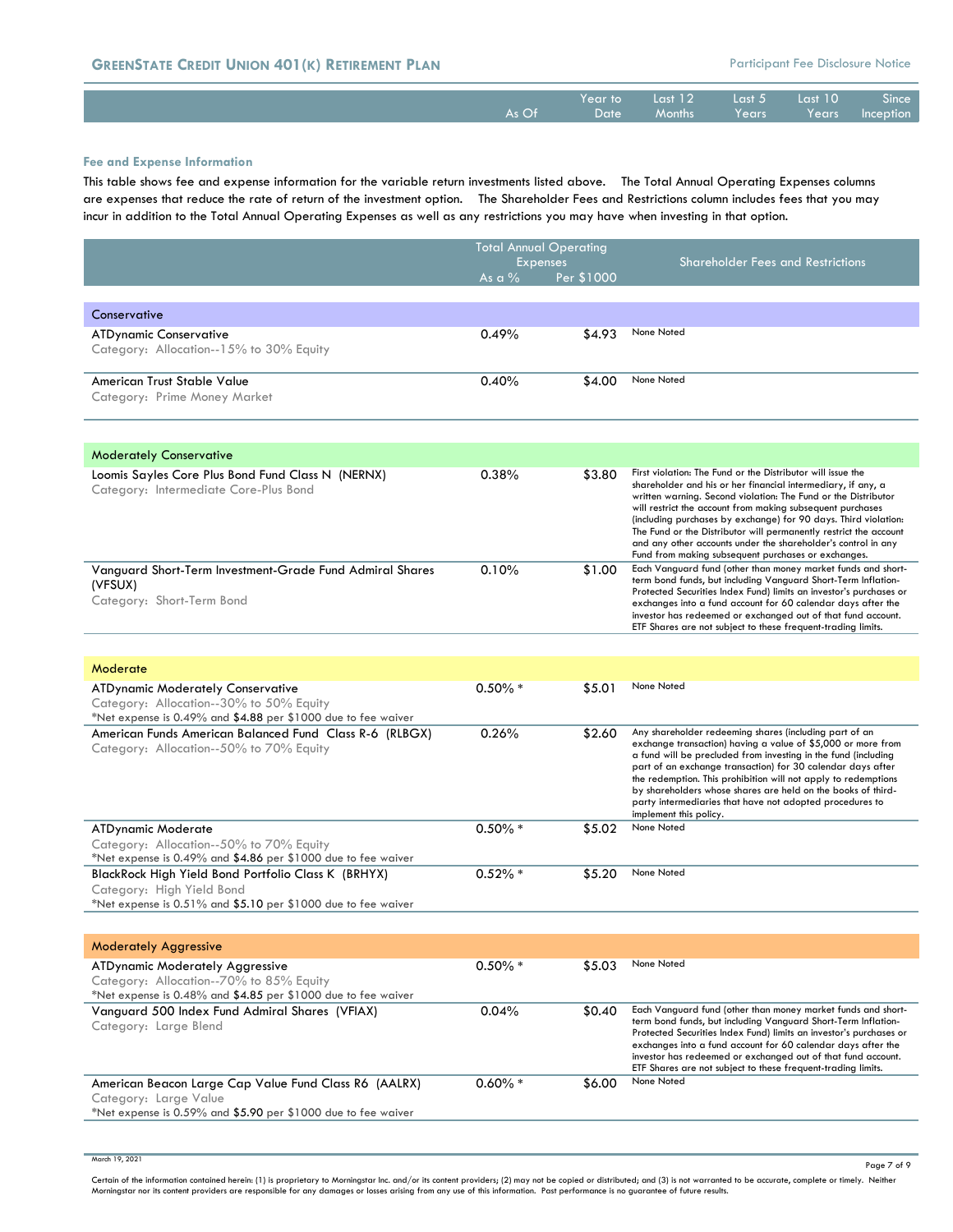| <b>Total Annual Operating</b><br><b>Shareholder Fees and Restrictions</b> |
|---------------------------------------------------------------------------|
| Per \$1000                                                                |
| None Noted<br>\$0.50                                                      |
|                                                                           |
|                                                                           |

Category: Large Value

| Aggressive                                                                                                                                               |            |        |                                                                                                                                                                                                                                                                                                                                                                                                                                                                                                                                                                                                                                                                                                                                                                                                                                                                  |
|----------------------------------------------------------------------------------------------------------------------------------------------------------|------------|--------|------------------------------------------------------------------------------------------------------------------------------------------------------------------------------------------------------------------------------------------------------------------------------------------------------------------------------------------------------------------------------------------------------------------------------------------------------------------------------------------------------------------------------------------------------------------------------------------------------------------------------------------------------------------------------------------------------------------------------------------------------------------------------------------------------------------------------------------------------------------|
| AT Tactical Allocation                                                                                                                                   | $0.61\% *$ | \$6.14 | None Noted                                                                                                                                                                                                                                                                                                                                                                                                                                                                                                                                                                                                                                                                                                                                                                                                                                                       |
| Category: Allocation--85%+ Equity<br>*Net expense is 0.59% and \$5.94 per \$1000 due to fee waiver                                                       |            |        |                                                                                                                                                                                                                                                                                                                                                                                                                                                                                                                                                                                                                                                                                                                                                                                                                                                                  |
| <b>ATDynamic Aggressive</b>                                                                                                                              | $0.50\% *$ | \$5.01 | None Noted                                                                                                                                                                                                                                                                                                                                                                                                                                                                                                                                                                                                                                                                                                                                                                                                                                                       |
| Category: Allocation--85%+ Equity                                                                                                                        |            |        |                                                                                                                                                                                                                                                                                                                                                                                                                                                                                                                                                                                                                                                                                                                                                                                                                                                                  |
| *Net expense is $0.48\%$ and \$4.82 per \$1000 due to fee waiver<br>Fidelity Emerging Markets Idx (FPADX)                                                | $0.08\% *$ | \$0.75 | Any roundtrip within 12 months of the expiration of a multi-fund                                                                                                                                                                                                                                                                                                                                                                                                                                                                                                                                                                                                                                                                                                                                                                                                 |
| Category: Diversified Emerging Mkts<br>*Net expense is 0.07% and $$0.75$ per \$1000 due to fee waiver                                                    |            |        | block will initiate another multi-fund block. Repeat offenders<br>may be subject to long-term or permanent blocks on purchase<br>or exchange purchase transactions in any account under the<br>shareholder's control at any time.                                                                                                                                                                                                                                                                                                                                                                                                                                                                                                                                                                                                                                |
| MFS Institutional International Equity Fund (MIEIX)<br>Category: Foreign Large Blend                                                                     | 0.70%      | \$7.00 | The MFS funds reserve the right to restrict, reject, or cancel,<br>without any prior notice, any purchase or exchange order,<br>including transactions believed to represent frequent or other<br>disruptive trading activity.MFSC will generally restrict, reject or<br>cancel purchase and exchange orders into the fund if MFSC<br>determines that an accountholder has made two exchanges,<br>each in an amount of \$15,000 or more, out of an account in the<br>fund during a calendar quarter ("two exchange limit").                                                                                                                                                                                                                                                                                                                                      |
| TIAA-CREF International Equity Index Fund Institutional Class                                                                                            | 0.06%      | \$0.60 | None Noted                                                                                                                                                                                                                                                                                                                                                                                                                                                                                                                                                                                                                                                                                                                                                                                                                                                       |
| (TCIEX)<br>Category: Foreign Large Blend                                                                                                                 |            |        |                                                                                                                                                                                                                                                                                                                                                                                                                                                                                                                                                                                                                                                                                                                                                                                                                                                                  |
| T. Rowe Price Large-Cap Growth Fund I Class (TRLGX)<br>Category: Large Growth                                                                            | 0.56%      | \$5.60 | In addition to restricting transactions in accordance with the 30-<br>Day Purchase Block, T. Rowe Price may, in its discretion, reject<br>any purchase or exchange into a fund from a person whose<br>trading activity could disrupt the management of the fund or<br>dilute the value of the fund's shares, including trading by<br>persons acting collectively. Such persons may be barred from<br>further purchases of T. Rowe Price funds for a period longer<br>than 30 calendar days or permanently.                                                                                                                                                                                                                                                                                                                                                       |
| TIAA-CREF Large-Cap Growth Index Fund Institutional Class                                                                                                | 0.05%      | \$0.50 | None Noted                                                                                                                                                                                                                                                                                                                                                                                                                                                                                                                                                                                                                                                                                                                                                                                                                                                       |
| (TILIX)<br>Category: Large Growth                                                                                                                        |            |        |                                                                                                                                                                                                                                                                                                                                                                                                                                                                                                                                                                                                                                                                                                                                                                                                                                                                  |
| Columbia Mid Cap Index Fund Institutional 2 Class (CPXRX)<br>Category: Mid-Cap Blend<br>*Net expense is $0.20\%$ and \$2.00 per \$1000 due to fee waiver | $0.27\%$ * | \$2.70 | The Fund takes various steps designed to detect and prevent<br>excessive trading, including daily review of available<br>shareholder transaction information. However, the Fund receives<br>buy, sell or exchange orders through selling agents, and cannot<br>always know of or reasonably detect excessive trading that<br>may be facilitated by selling agents or by the use of the<br>omnibus account arrangements they offer. Omnibus account<br>arrangements are common forms of holding shares of mutual<br>funds, particularly among certain selling agents such as broker-<br>dealers, retirement plans and variable insurance products.<br>These arrangements often permit selling agents to aggregate<br>their clients' transactions and accounts, and in these<br>circumstances, the identity of the shareholders is often not<br>known to the Fund. |
| Hartford Small Cap Growth Fund Class R6 (HSLVX)<br>Category: Small Growth                                                                                | 0.77%      | \$7.70 | None Noted                                                                                                                                                                                                                                                                                                                                                                                                                                                                                                                                                                                                                                                                                                                                                                                                                                                       |
| Vanguard Small-Cap Growth Index Fund Admiral Shares<br>(VSGAX)<br>Category: Small Growth                                                                 | 0.07%      | \$0.70 | Each Vanguard fund (other than money market funds and short-<br>term bond funds, but including Vanguard Short-Term Inflation-<br>Protected Securities Index Fund) limits an investor's purchases or<br>exchanges into a fund account for 60 calendar days after the<br>investor has redeemed or exchanged out of that fund account.<br>ETF Shares are not subject to these frequent-trading limits.                                                                                                                                                                                                                                                                                                                                                                                                                                                              |
| PGIM QMA Small-Cap Value Fund- Class R6 (TSVQX)<br>Category: Small Value                                                                                 | 0.67%      | \$6.70 | None Noted                                                                                                                                                                                                                                                                                                                                                                                                                                                                                                                                                                                                                                                                                                                                                                                                                                                       |
| Vanguard Small Cap Value Index Fund Admiral Shares<br>(VSIAX)<br>Category: Small Value                                                                   | 0.07%      | \$0.70 | Each Vanguard fund (other than money market funds and short-<br>term bond funds, but including Vanguard Short-Term Inflation-<br>Protected Securities Index Fund) limits an investor's purchases or<br>exchanges into a fund account for 60 calendar days after the<br>investor has redeemed or exchanged out of that fund account.<br>ETF Shares are not subject to these frequent-trading limits.                                                                                                                                                                                                                                                                                                                                                                                                                                                              |

March 19, 2021